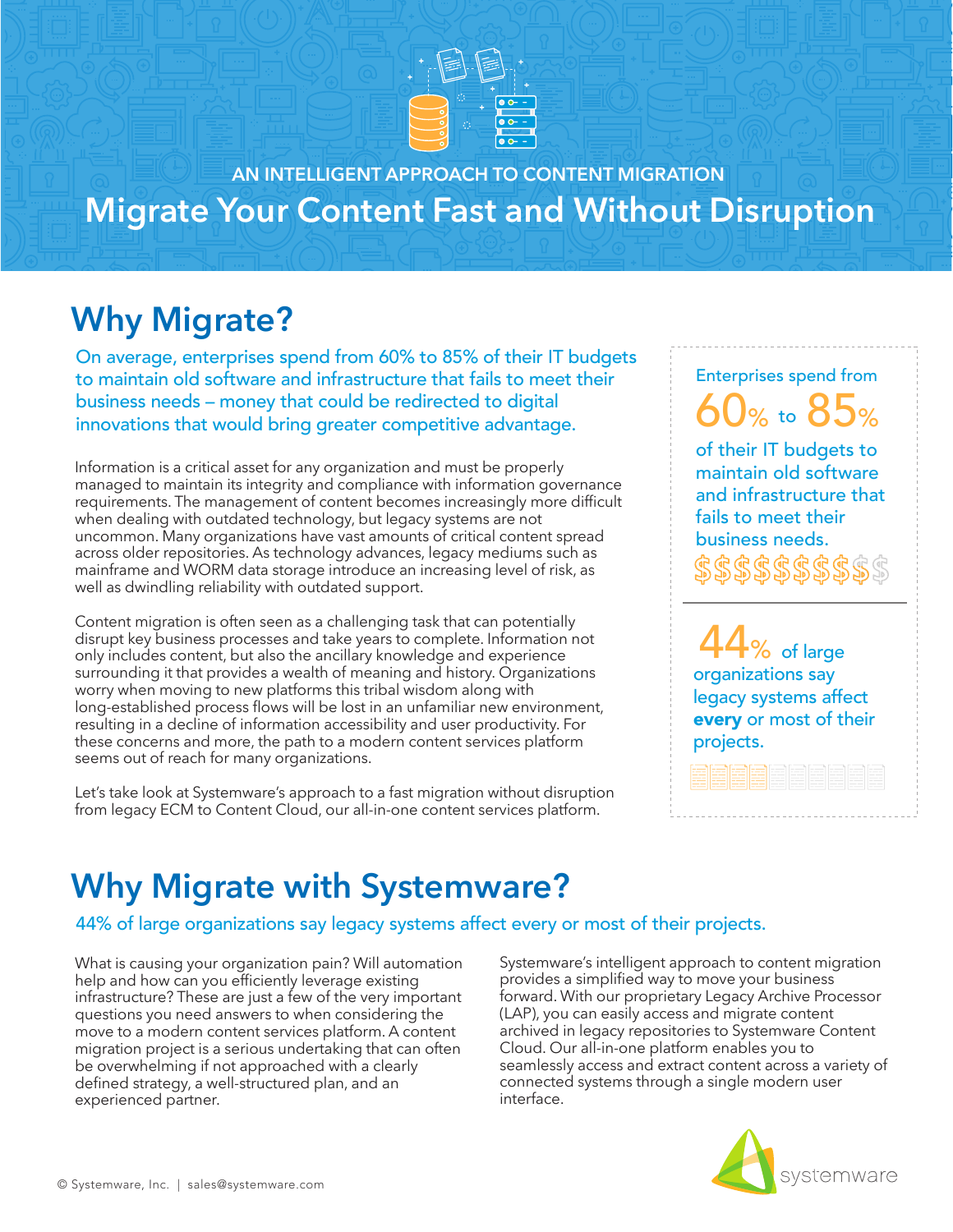# **Content Cloud Migration Benefits**

### Our clients see the immediate benefits of a modern content services platform.



### **MOVE AT THE SPEED OF BUSINESS**

Content migration does not take years to complete. A Systemware migration strategy enables you to quickly move your organization's content management to a modern, flexible, platform to maintain proper compliance and provide an improved user experience. A fast migration without disruption is essential in today's emerging technology world.

#### **A TAILORED PLATFORM DEPLOYMENT**

Organizations have varying circumstances and business requirements. No two situations are ever quite the same. Flexible deployment options provide hybrid cloud offerings for organizations, enabling customers a choice when deciding on a solution to best fit their current infrastructure utilization and digital ecosystem needs for maximum cost savings and efficiency.

## **EXCEPTIONAL SUPPORT AND PARTNERSHIP**

Not all support is the same. At Systemware, we are committed to lasting support above and beyond the point of sale and deployments. We believe in our products and provide a partnership with a shared focus towards success, and in doing so, deliver the peace of mind and exceptional customer support you deserve from your investment.

#### **MITIGATE RISKS BY SATISFYING CURRENT AND FUTURE COMPLIANCE REQUIREMENTS**



Systemware Content Cloud provides information governance features out of the box such as data masking and encryption, both during transmission and when stored, to protect sensitive personal information from being accessed or shared by unauthorized users. Content Cloud also offers records management capabilities that help mitigate risks to satisfy current and future compliance requirements and data privacy regulations.

### **A ROBUST USER EXPERIENCE**

Systemware Content Cloud is designed with the user in mind delivering fast, secure access to critical business content anytime, anywhere. Content Cloud provides automation capabilities allowing repeatable processes to be automated and streamlined with a decreased risk of users being impacted by manual intervention. Our open API allows organizations full access to our set of microservices to develop custom applications and service modules to integrate with their existing systems, reducing costs while satisfying the specific needs of business lines, groups, or individuals.



#### **A QUICK AND EASY PATH TO MIGRATION ON YOUR TERMS**

With a Systemware migration strategy, you have options. A quick and easy path to content migration is essential to prevent organizations from being held captive by their legacy solution providers when the time comes to move forward. Migration to new platforms can be achieved with minimal to no impact for your users - and can be done in weeks, not years.

#### **COST SAVINGS**



Decommissioning legacy systems offers many opportunities for cost savings. Aside from the steep ever-increasing costs of licensing some solutions providers enact to keep you feeling trapped, legacy systems also contain mass amounts of ROT, or information that is redundant, obsolete and trivial. This content not only slows down system performance and flexibility, it consumes large amounts of unnecessary space on costly media.

## **85% of information in an organization is redundant, obsolete, or trivial.**

In addition, laws such as the recently passed CCPA, or California Consumer Privacy Act, allow consumers increasing control of their personal information. Companies risk being heavily fined for failure to comply with strict new privacy regulations. The cost of doing nothing is high.